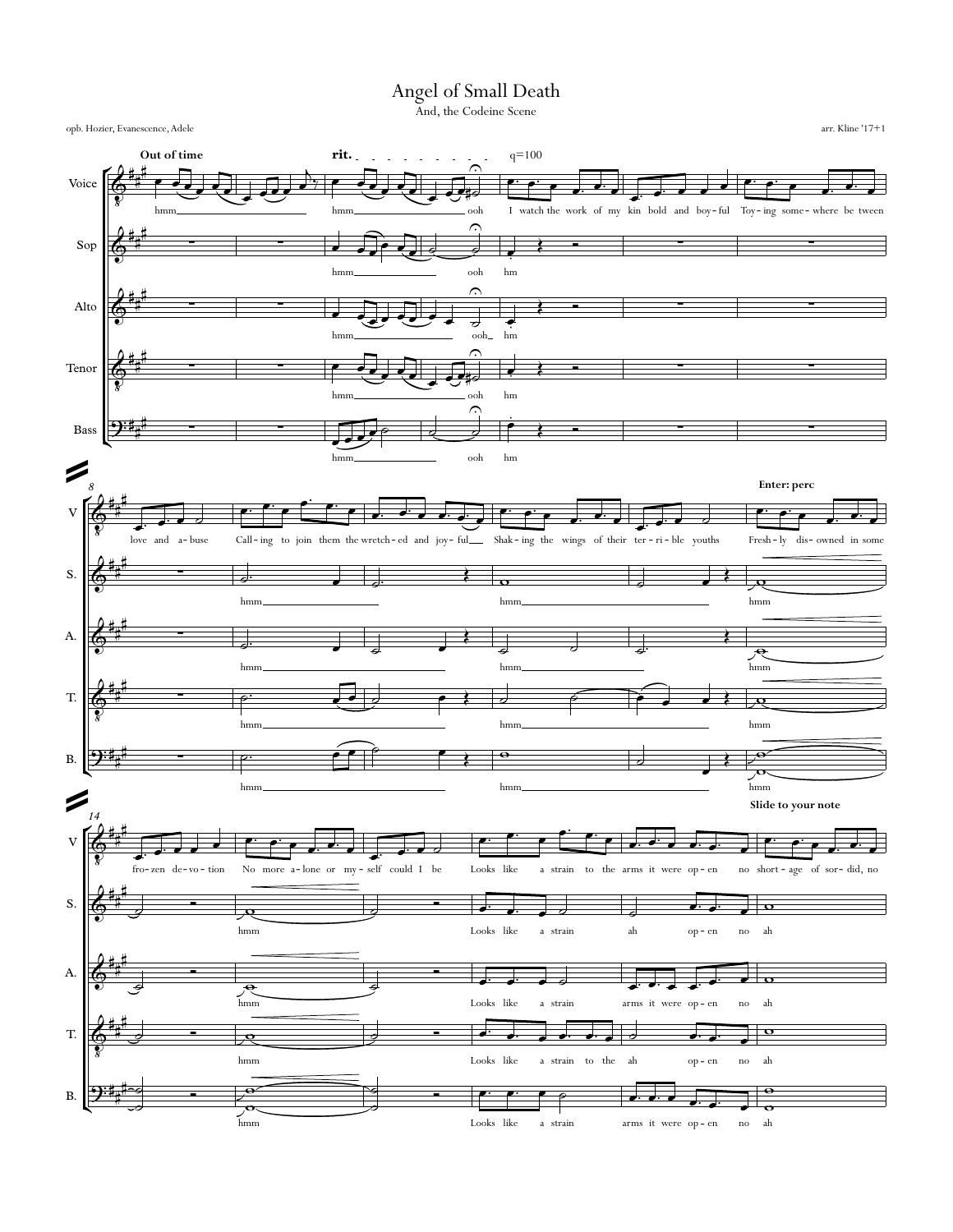



 $_{\rm oh}$ 

 $ah$ 

 $\rm ooh$ 

 $\operatorname{rest}$  at  $\quad$  her  $\,$  feet  $_{\rm oh}$ ah  $oh$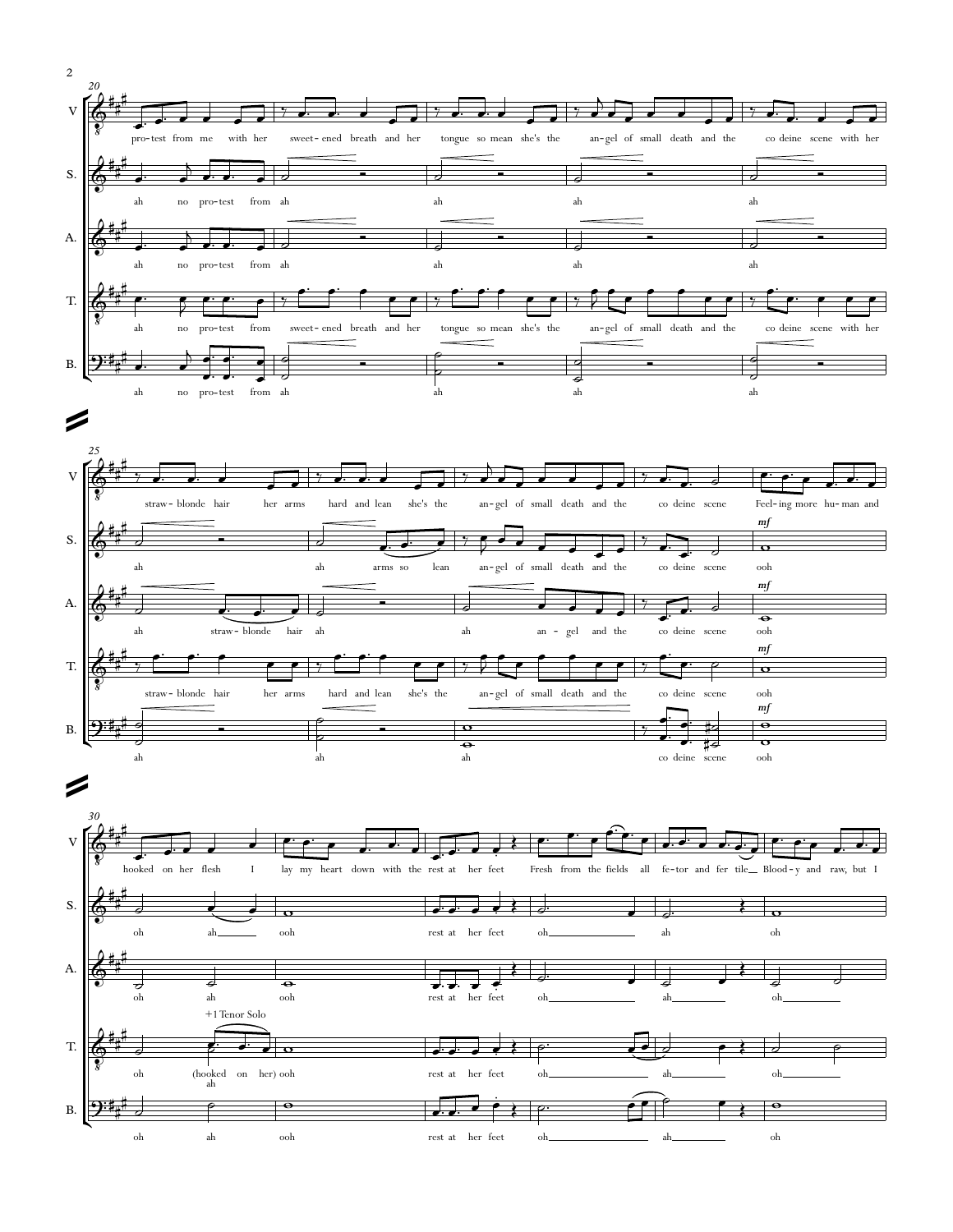

=

Each note from mm. 45-52 should balloon; crescendo until halfway, decrescendo until the next note. Mm. 48 is the exception.

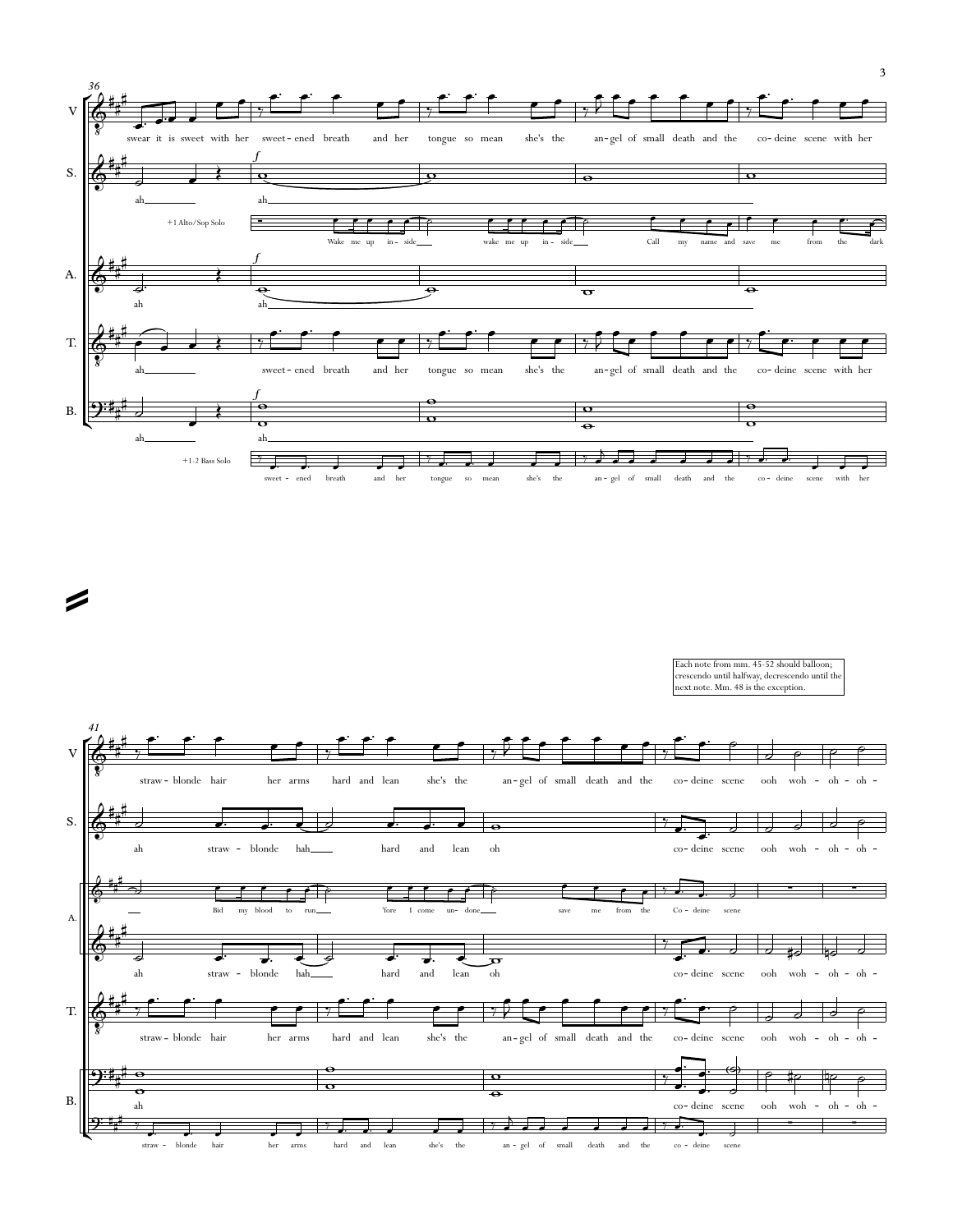



=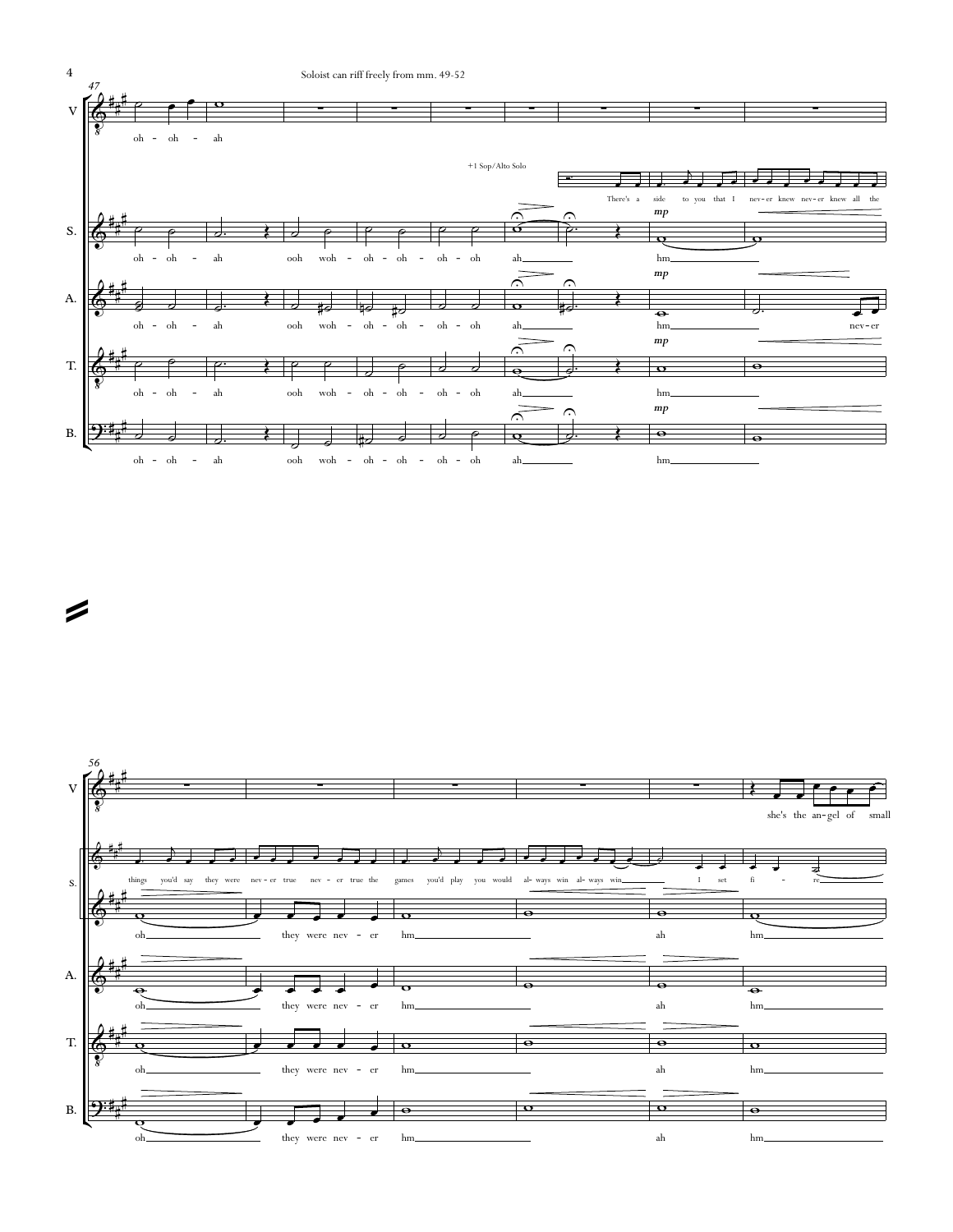

 $\boldsymbol{z}$ 

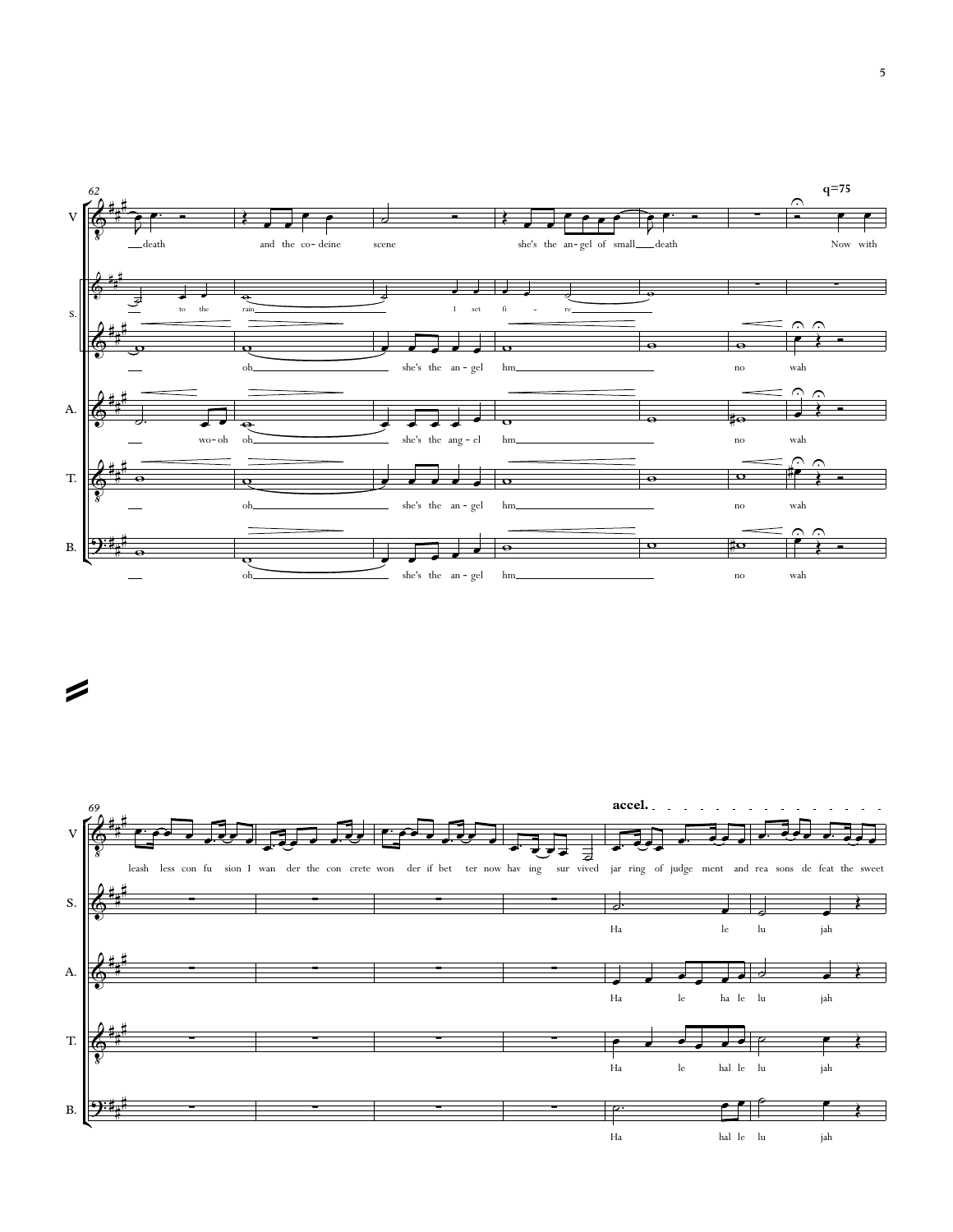

=

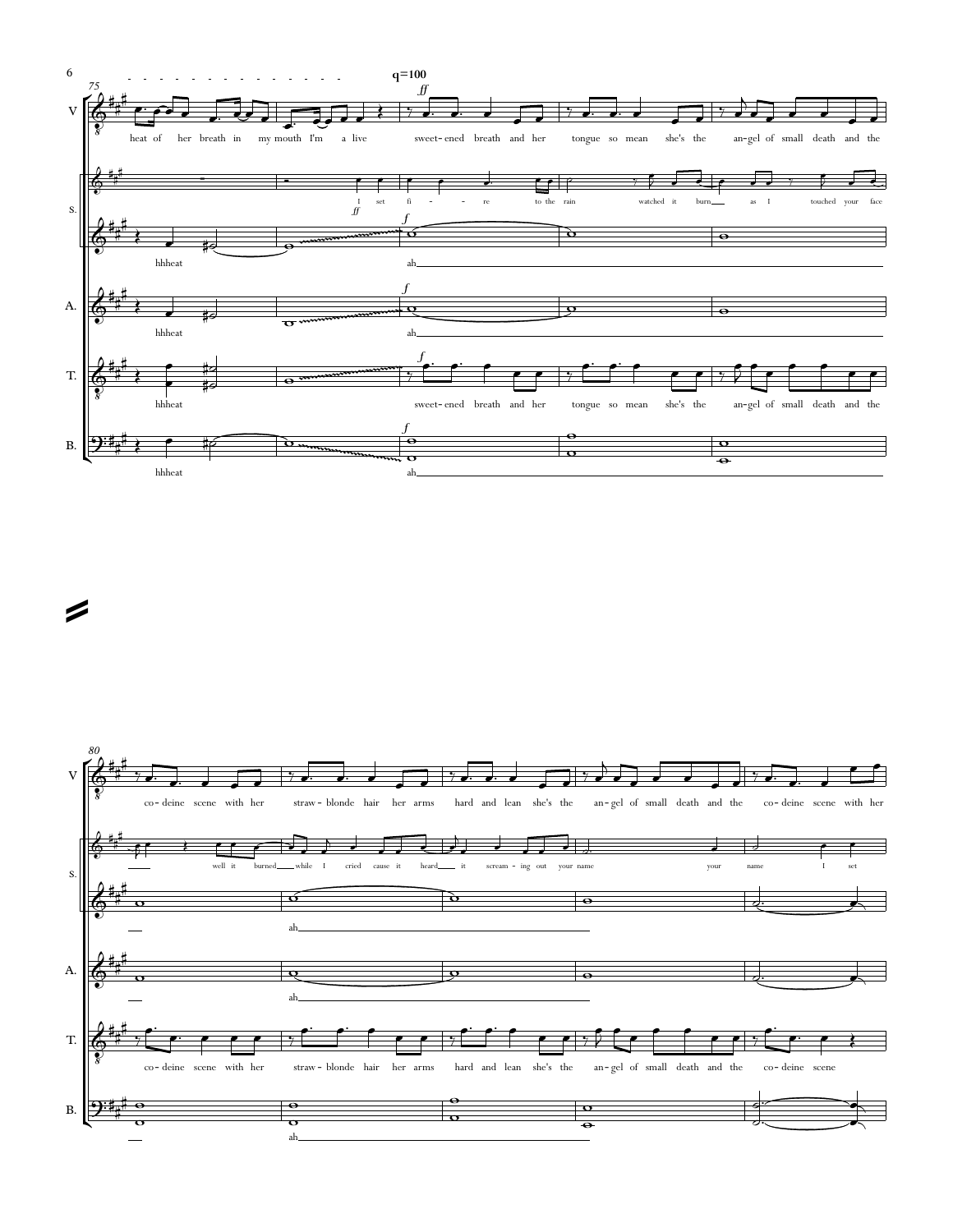